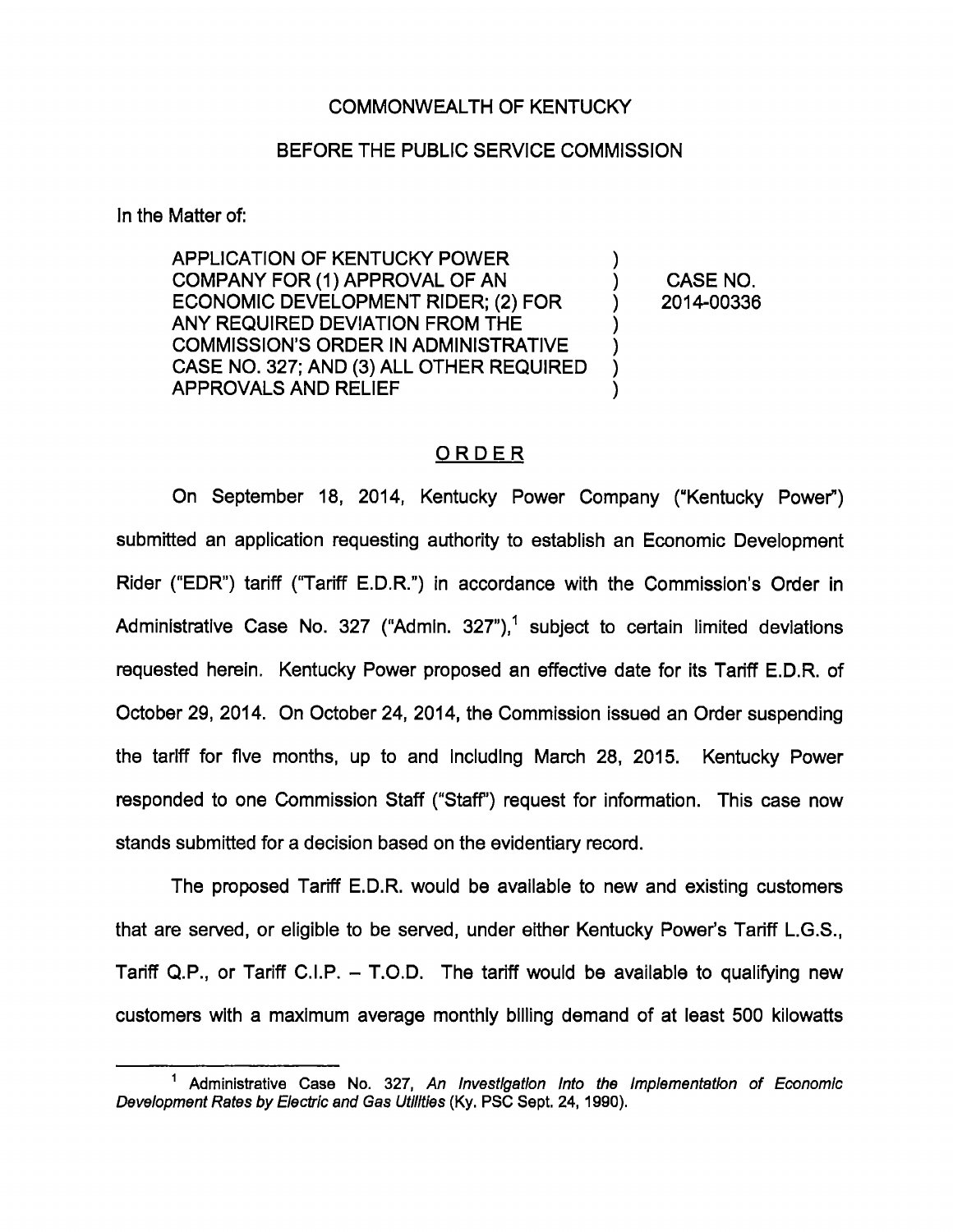("kW"), or to an existing customer contracting for an increase in its monthiy base maximum biiiing demand of at ieast 500 kW at an existing faciiity, with the base monthly billing demand being the average corresponding months' maximum billing demand over the previous three years.<sup>2</sup> The tariff will be offered to eligible customers until a total of 250 megawatts ("MW") of new or expanded EDR load has been added to Kentucky Power's system. Kentucky Power states that it will not be required to purchase or construct additional capacity to satisfy an additional 250-MW load. $3$  The proposed tariffs Terms and Conditions section contains a provision that the EDR will be offered when sufficient generating capacity is available, but that if it is not available to serve an EDR customer, Kentucky Power will procure the capacity with the cost reducing the customer's otherwise eligible biiiing demand discount under the proposed Tariff E.D.R.

The tariff specifies that an EDR customer may be required to make contributions in aid of construction ("CIAC") for any customer-specific fixed costs related to construction of new or expanded local distribution or transmission facilities required to provide the additional service, in response to a Staff request for information, Kentucky Power confirmed that a customer taking service under Tariff E.D.R. will be required to make a CIAC in instances in which a similarly situated customer not taking service under Tariff E.D.R. would be required to make a contribution. The total cost of the CIAC will be recovered over the life of the special contract, with at least 80 percent to be recovered over the discount period. $4$ 

<sup>&</sup>lt;sup>2</sup> Application at 5.

<sup>&</sup>lt;sup>3</sup> Application, Direct Testimony of John A. Rogness III, at 22-23.

<sup>&</sup>lt;sup>4</sup> Response to Commission Staff's Initial Request for Information, Item 4, filed Nov. 24, 2014.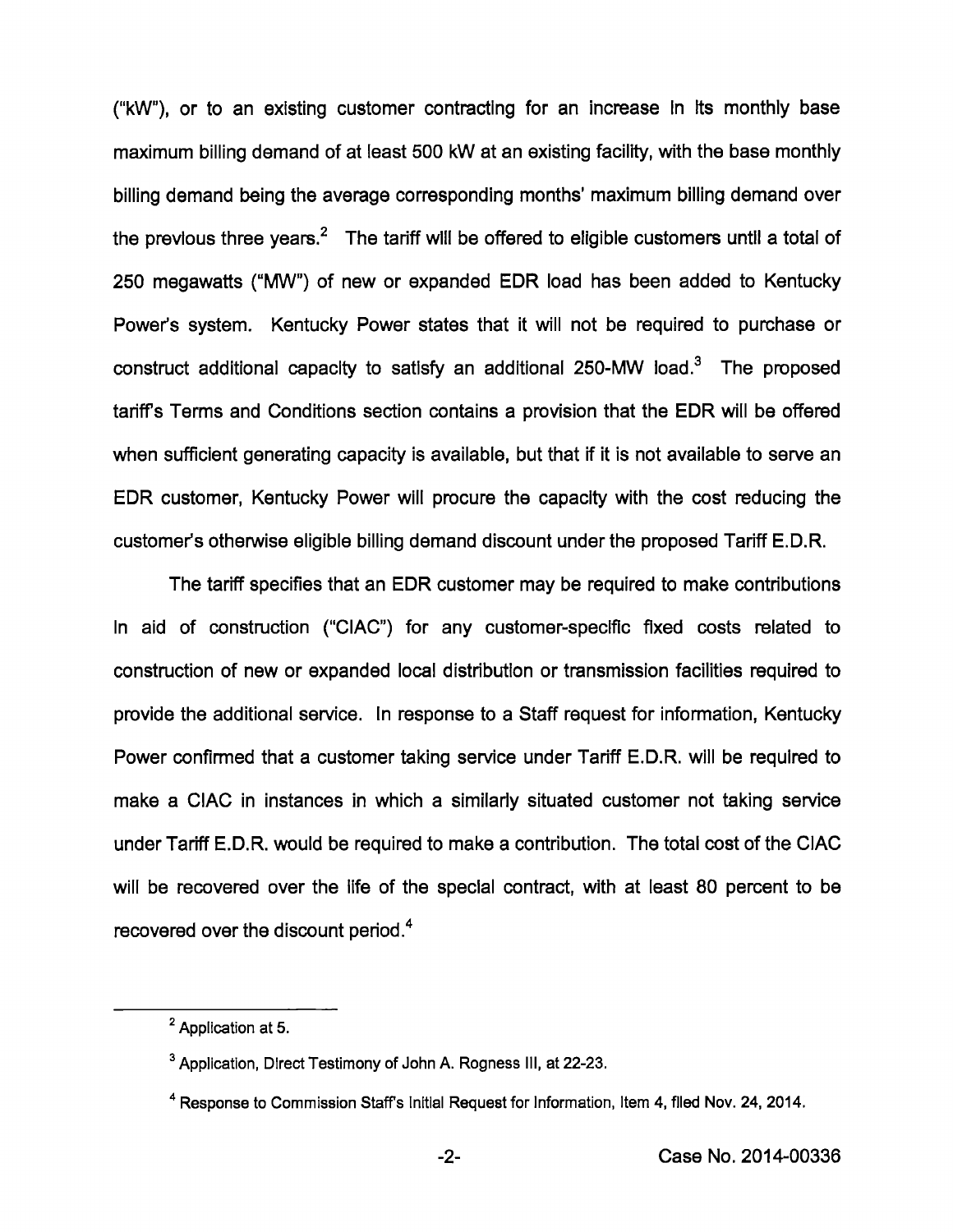Kentucky Power proposes to offer an Incremental Billing Demand Discount ("IBDD") to customers meeting the eligibility requirements of Tariff E.D.R., with the following discounts offered for the qualifying incremental billing demand:

| <b>Incremental Billing Demand Discounts</b>                                                   |          |         |         |         |         |  |
|-----------------------------------------------------------------------------------------------|----------|---------|---------|---------|---------|--|
| <b>Discount Period</b>                                                                        | 5 years  | 4 years | 3 years | 2 years | 1 year  |  |
| <b>Contract Term</b>                                                                          | 10 years | 8 years | 6 years | 4 years | 2 years |  |
| Qualifying<br>Incremental<br><b>Billing</b><br><b>Discount</b><br>to<br><b>Demand Charge:</b> |          |         |         |         |         |  |
| First 12 consecutive monthly billings                                                         | 50%      | 40%     | 30%     | 20%     | 10%     |  |
| Next 12 consecutive monthly billings                                                          | 40%      | 30%     | 20%     | 10%     | 0%      |  |
| Next 12 consecutive monthly billings                                                          | 30%      | 20%     | 10%     | 0%      | 0%      |  |
| Next 12 consecutive monthly billings                                                          | 20%      | 10%     | 0%      | 0%      | 0%      |  |
| Next 12 consecutive monthly billings                                                          | 10%      | 0%      | 0%      | 0%      | 0%      |  |

Each IBDD Tariff E.D.R. special contract will contain a five-, four-, three-, two-, or oneyear discount period, with the contract term extending twice the length of the discount period, as required by Admin. 327. The monthly minimum demand charge of each applicable tariff is waived for up to 36 months, depending on the length of the contract, to avoid unintentionally limiting the discount.<sup>5</sup>

In addition to the IBDD, Kentucky Power also proposes to offer a Supplemental Billing Demand Discount ("SBDD") to customers that create and sustain at least 25 new permanent full-time jobs over the contract term at the service location. The amount of additional discount pursuant to the SBDD Is determined by the actual number of jobs maintained in each year. No additional discount is available if job creation is less than 25 permanent jobs. The maximum possible additional demand charge reduction would

 $<sup>5</sup>$  Application, Direct Testimony of John A. Rogness III, at 18.</sup>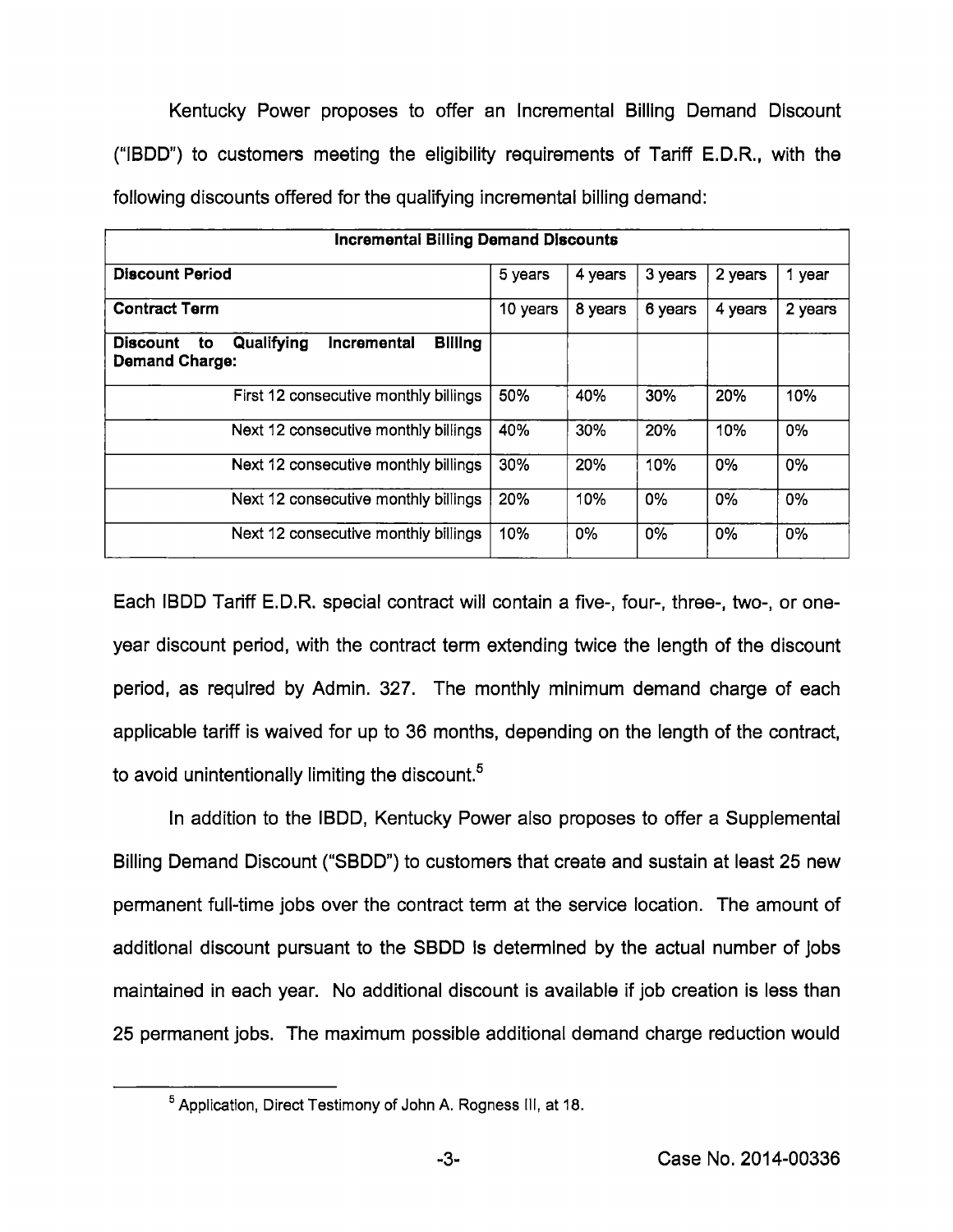be 5 percent in the first year of the contract for a customer with a ten-year contract

| <b>Supplemental Billing Demand Discounts</b> |          |      |              |         |              |     |              |      |              |      |
|----------------------------------------------|----------|------|--------------|---------|--------------|-----|--------------|------|--------------|------|
| Contract<br>Term                             | 10 years |      |              | 8 years | 6 years      |     | 4 years      |      | 2 years      |      |
| Jobs<br><b>Created</b>                       | 25-49    | 50   | $25 -$<br>49 | 50      | $25 -$<br>49 | 50  | $25 -$<br>49 | 50   | $25 -$<br>49 | 50   |
| <b>Discount</b><br>Year                      |          |      |              |         |              |     |              |      |              |      |
| Year 1                                       | 2.5%     | 5.0% | 2.0%         | 4.5%    | 1.5%         | 30% | 1.0%         | 3.5% | 0.5%         | 3.0% |
| Year 2                                       | 2.0%     | 4.5% | 1.5%         | 4.0%    | 1.0%         | 20% | 0.5%         | 3.0% | 0%           | 0%   |
| Year 3                                       | 1.5%     | 4.0% | 1.0%         | 3.5%    | 0.5%         | 10% | 0%           | 0%   | 0%           | 0%   |
| Year 4                                       | 1.0%     | 3.5% | 0.5%         | 3.0%    | 0%           | 0%  | 0%           | 0%   | $0\%$        | 0%   |
| Year 5                                       | 0.5%     | 3.0% | 0%           | 0%      | 0%           | 0%  | 0%           | 0%   | 0%           | 0%   |

creating and sustaining 50 or more jobs, as shown beiow:

Kentucky Power discusses in its Application the Commission's finding in Admin. 327 that, aithough major objectives of EDRs are job creation and capitai investment, specific requirements with regard to job creation and capital investment should not be imposed on EDR customers. Kentucky Power stresses the fact that the IBDD, which is the larger of the two discounts, is available to eligible customers without regard to either job creation or capital investment, and, therefore, its proposed tariff comports with the guidelines of Admin. 327.

#### REQUESTED DEVIATIONS WITH REGARD TO CUSTOMER NOTICE

Along with its September 18, 2014 Application in this matter, Kentucky Power filed a request to deviate from the requirements of 807 KAR 5:011, Section 8(4)(d), which sets out the requirement that customer notice must illustrate "the effect on average bill for each customer classification to which the proposed rates will apply."

 $-4-$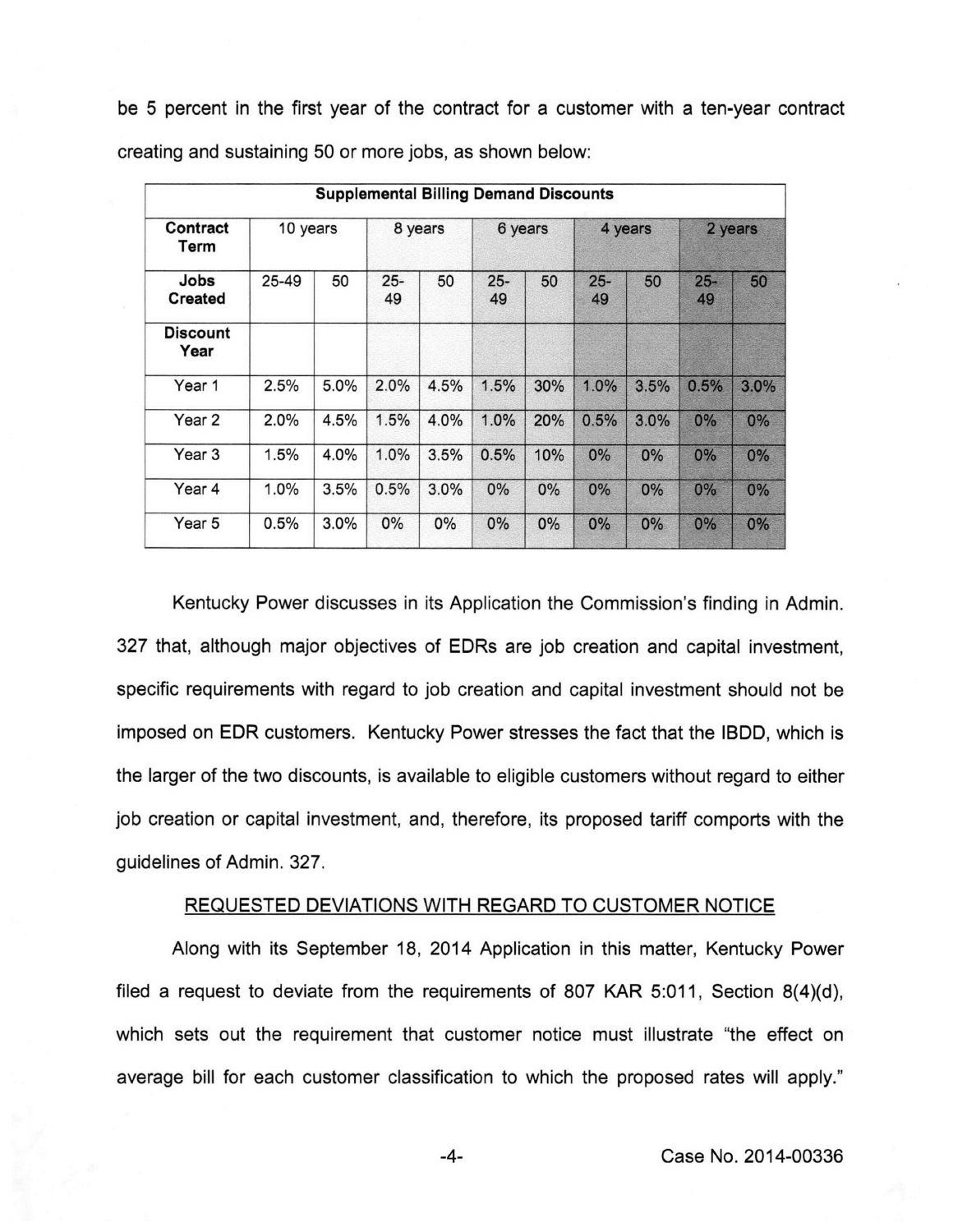Kentucky Power states that the average customer currently served pursuant to Tariff L.G.S. would be ineligible for Tariff E.D.R. because the average demand for that customer class is below the required 500 kW. Kentucky Power therefore provided notice to existing or potential Tariff L.G.S. customers by showing the effect of EDR discounts on bills of L.G.S. customers taking service at the minimum 500-kW demand level.

Kentucky Power also requested deviation from 807 KAR 5:011, Section 8(4)(b)- (d), which requires the identified information to be provided for each customer class. Kentucky Power's proposed Tariff E.D.R. offers the IBBD discounts, individually as well as In combination with two levels of job-related SBBD discounts, to three different customer classes. Kentucky Power stated it believed the resulting 60 possible calculations required for each of three regulation subsections would have rendered its customer notice of limited or no use. Therefore, Kentucky Power requested to deviate from the requirements of the regulation to the extent that it provided the required information for each tariff class using a ten-year contract term, along with further written explanation.

#### **FINDINGS**

After reviewing the record in this proceeding and being otherwise sufficiently advised, the Commission finds that Kentucky Power has established that it is aware of the Commission's intent and directives with regard to EDRs, and that the proposed tariff complies with the guidelines of Admin. 327, with the exception of the proposal to apply the EDR discounts to a qualifying new customer's entire load instead of limiting the discount to incremental load over a certain threshold amount. In response to a Staff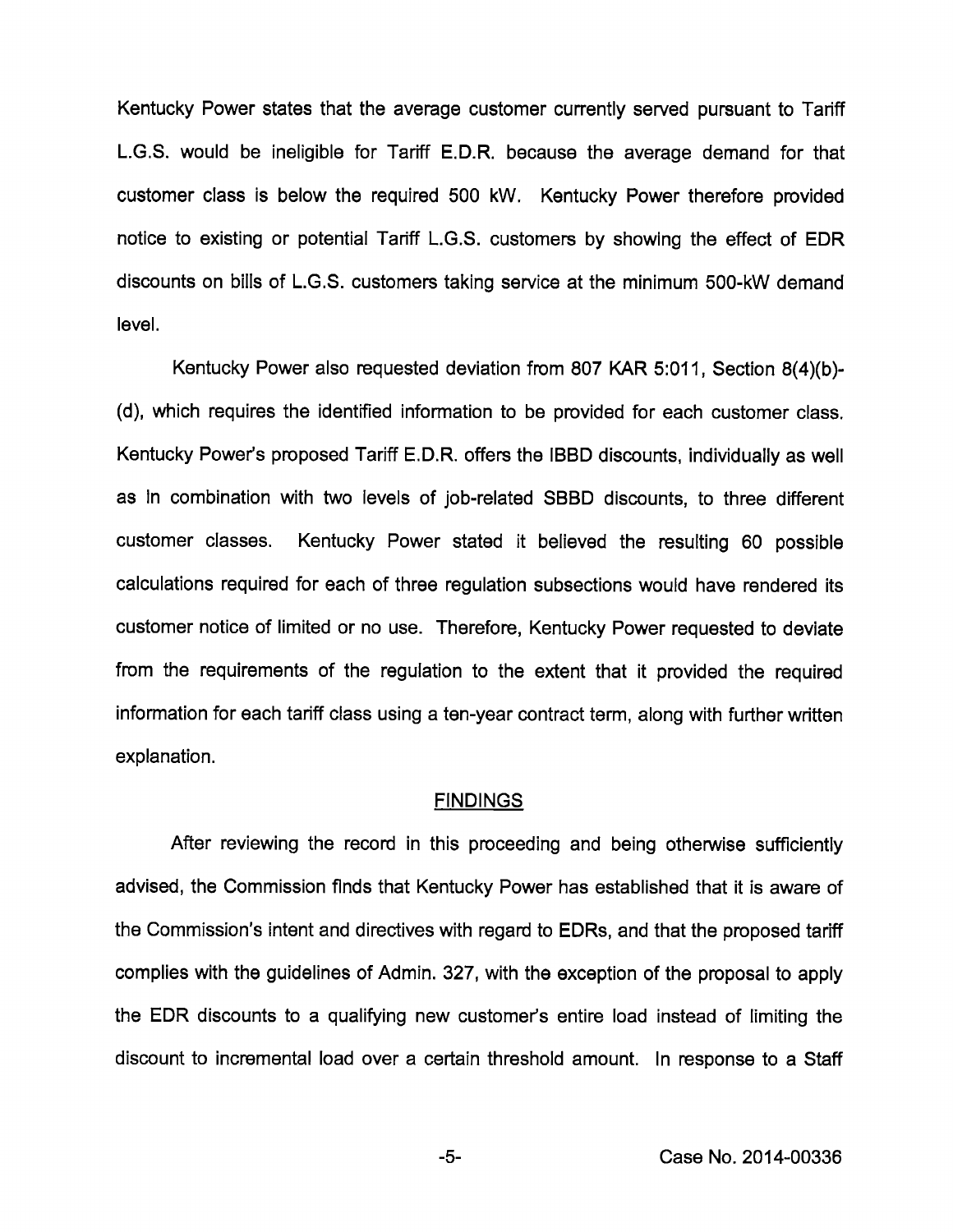information request regarding this issue, Kentucky Power requested a deviation from this requirement. The Commission notes that aii of the load of a new customer wiii be incremental usage over and above that which wiii be included in Kentucky Power's pending rate case, and that its proposed load parameters as they relate to applying the EDR discounts will not disadvantage other customers. Accordingly, the Commission grants a waiver from this requirement.

With regard to Kentucky Power's proposal to offer a supplemental EDR discount related to job creation, the Commission finds that it has adequately demonstrated that this tariff provision wiii not impede economic activity or prevent an otherwise eligible customer from participation in an EDR special contract. The design of the SBDD, in addition to the IBDD, appears to address the Commission's stated concem in Admin. 327, to the extent that it does not arbitrarily disqualify or disadvantage eligible customers who are able to offer tangible economic benefits to Kentucky Power's service area which are unrelated to job creation and capital investment.

The Commission found in Admin. 327 that EDRs would provide important incentives to large commercial and industrial customers to either locate or expand their facilities in Kentucky, bringing jobs and capital investment to the Commonwealth. The Order in that proceeding stated that utilities should have the flexibility to design EDRs according to the needs of their customers and service areas and to offer them to new and existing customers who require an incentive to locate or expand facilities. The Commission's Order contemplated that EDRs would be offered by special contract instead of by tariff in order to avoid a free-rider problem that could be invited by a general tariff offering a fixed discount. The Commission has since approved EDR tariffs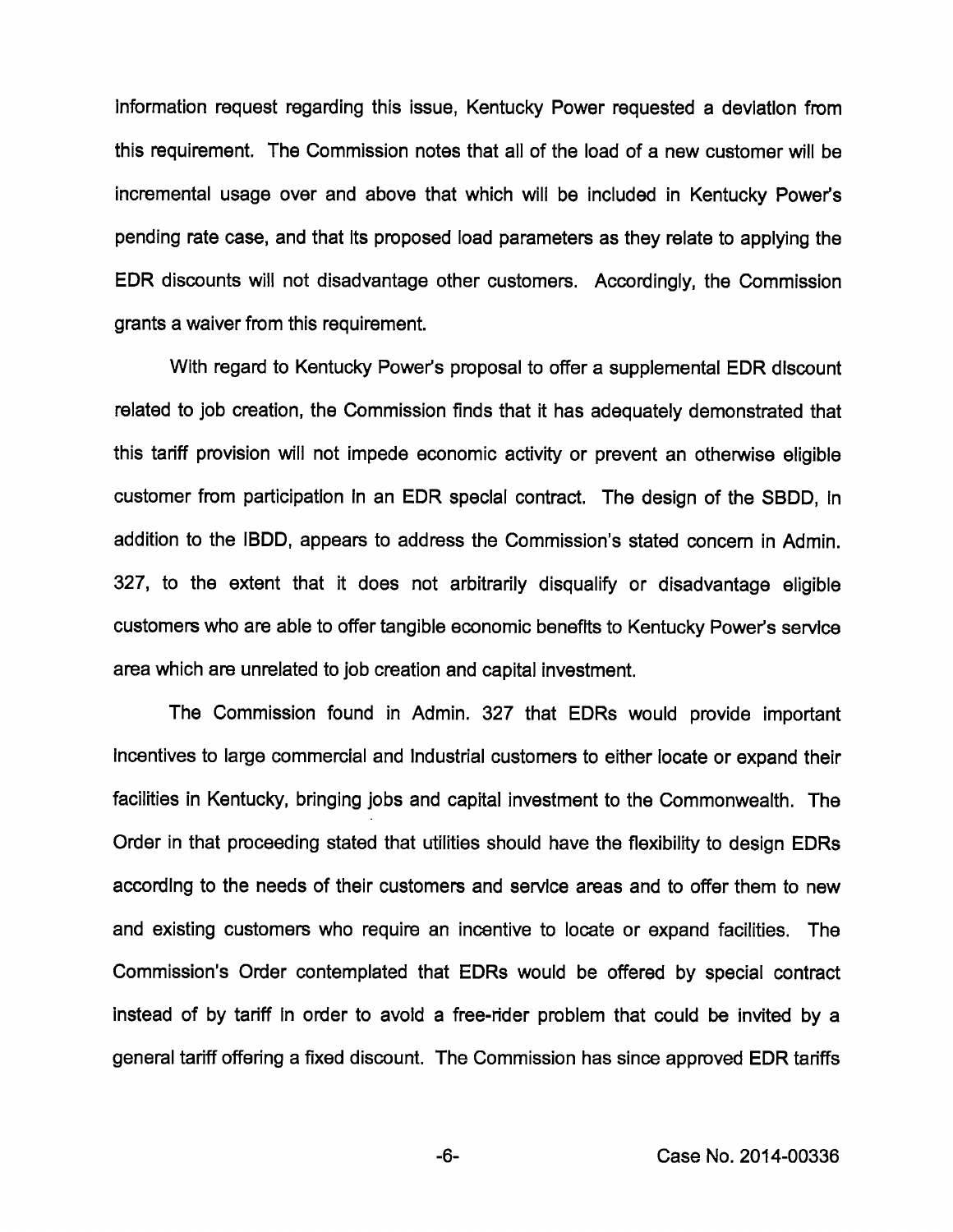providing for special contracts and will be able to closely monitor Kentucky Power's use of approved EDR contracts and their effects on non-participating customers through the process outlined in Admin. 327, which requires that current marginal cost-of-service studies be filed with each proposed EDR contract, and that annual reports be filed detailing revenues and marginal costs associated with serving individual EDR customers, pursuant to approved contracts. The Commission is satisfied that it will be able to monitor the use of fixed discounting through proposed EDR special contracts. The Commission finds that Kentucky Power's Tariff E.D.R. is reasonable and should be approved as proposed.

The Commission further finds that Kentucky Power's request to deviate from the notice provisions set out in 807 KAR 5:011, Section 8(4), are reasonable and should be approved as proposed.

IT IS THEREFORE ORDERED that:

1. Kentucky Power's proposed Tariff E.D.R. is approved effective on and after the date of this Order.

2. Kentucky Power's proposal to apply EDR discounts to a new EDR customer's entire load is approved.

3. With any future filing of EDR special contracts, Kentucky Power shall include all support required by Admin. 327 as specifically recited in its Application, including information in the EDR Annual Report set out in the Appendix to this Order.

4. Within 20 days from the date of this Order, Kentucky Power shall file with the Commission, using the Commission's electronic Tariff Filing System, its Tariff E.D.R. showing the date of issue and that it was issued by authority of this Order.

-7- Case No. 2014-00336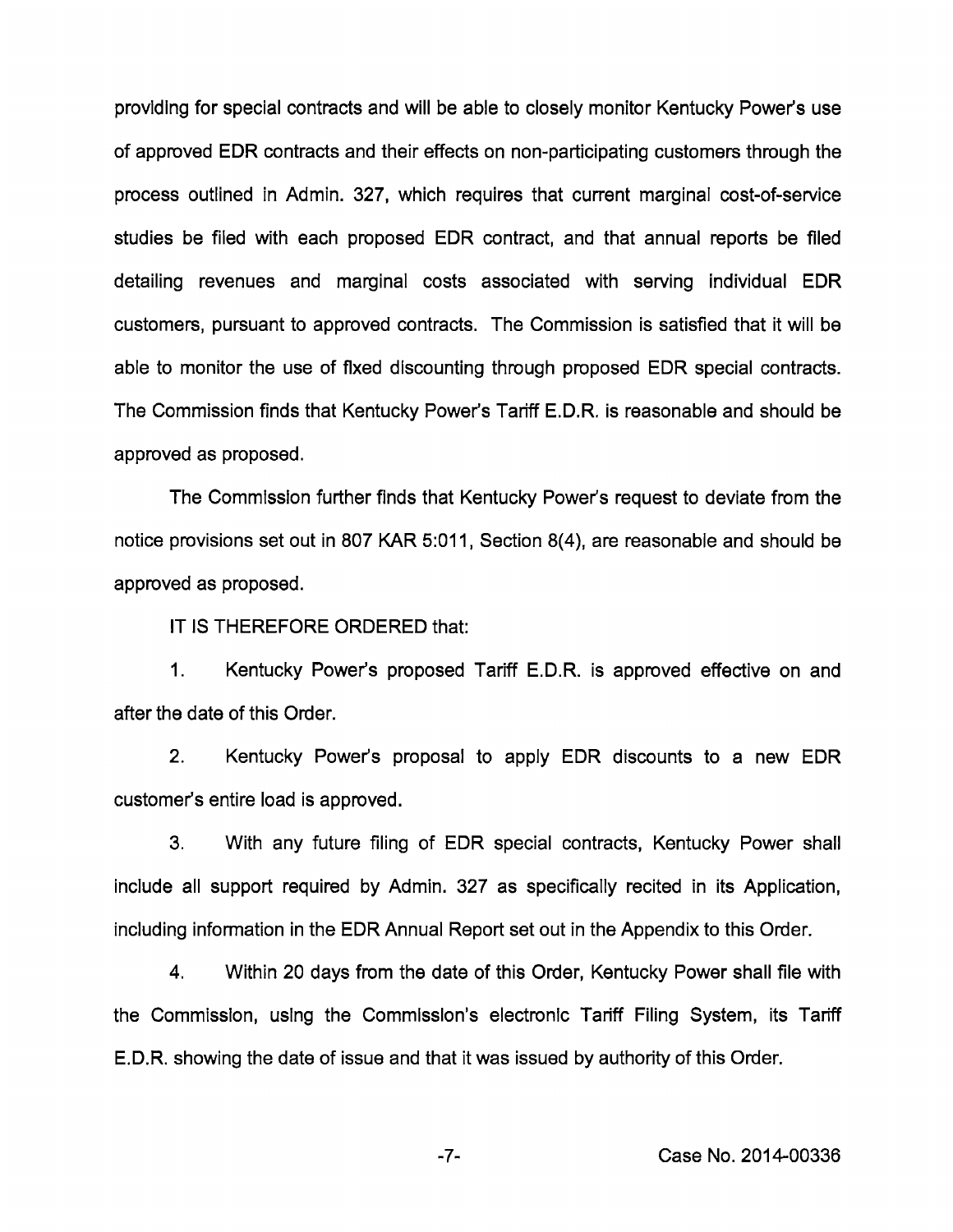5. Kentucky Power's request for deviation from 807 KAR 5:011, Section 8(4), as set out herein, is approved.

By the Commission

М ENTERED MAR 04 2015 KENTUCKY PUBLIC **ISERVICE COMMISSION** 

**ATTEST Executive Director** 

Case No. 2014-00336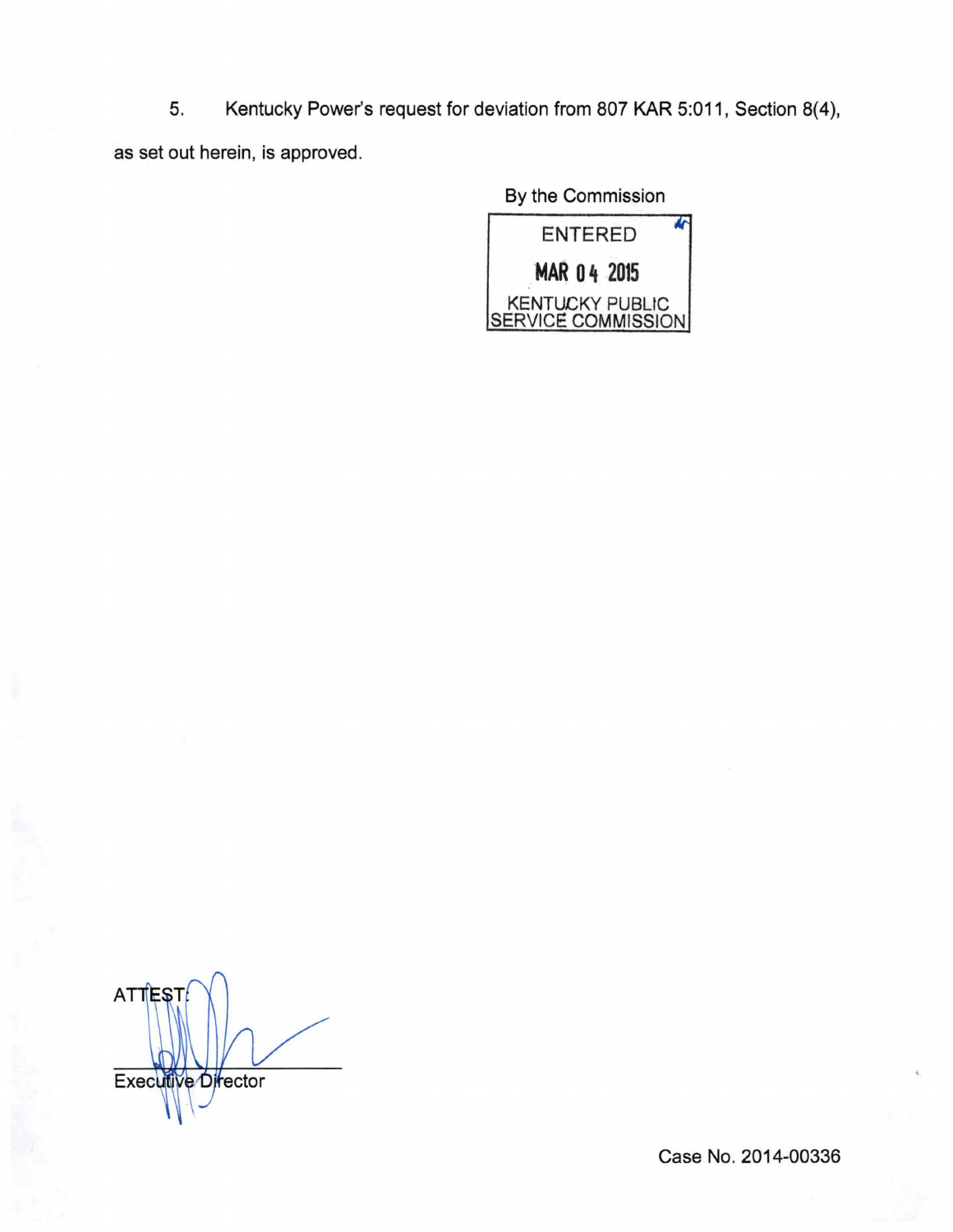### APPENDIX

# APPENDIX TO AN ORDER OF THE KENTUCKY PUBLIC SERVICE COMMISSION IN CASE NO. 2014-00336 DATED MAR 0 4 2015

## ECONOMIC DEVELOPMENT RATE CONTRACT REPORT

| UTILITY:                                                      | <b>YEAR:</b>                                                                                                                                                                                                                                                                                                                                                                                                                                           |                   |  |  |  |
|---------------------------------------------------------------|--------------------------------------------------------------------------------------------------------------------------------------------------------------------------------------------------------------------------------------------------------------------------------------------------------------------------------------------------------------------------------------------------------------------------------------------------------|-------------------|--|--|--|
|                                                               | Current<br>Reporting<br>Period                                                                                                                                                                                                                                                                                                                                                                                                                         | Cumulative        |  |  |  |
| 1) Number of EDR Contracts -                                  |                                                                                                                                                                                                                                                                                                                                                                                                                                                        |                   |  |  |  |
| Total:<br><b>Existing Customers:</b><br><b>New Customers:</b> |                                                                                                                                                                                                                                                                                                                                                                                                                                                        |                   |  |  |  |
| 2) Number of Jobs Created -                                   |                                                                                                                                                                                                                                                                                                                                                                                                                                                        |                   |  |  |  |
| Total:<br><b>Existing Customers:</b><br><b>New Customers:</b> |                                                                                                                                                                                                                                                                                                                                                                                                                                                        |                   |  |  |  |
| 3) Amount of Capital Investment -                             |                                                                                                                                                                                                                                                                                                                                                                                                                                                        |                   |  |  |  |
| Total:<br><b>Existing Customers:</b><br><b>New Customers:</b> | $\label{eq:2.1} \frac{1}{\sqrt{2}}\left(\frac{1}{\sqrt{2}}\right)^{2} \left(\frac{1}{\sqrt{2}}\right)^{2} \left(\frac{1}{\sqrt{2}}\right)^{2} \left(\frac{1}{\sqrt{2}}\right)^{2} \left(\frac{1}{\sqrt{2}}\right)^{2} \left(\frac{1}{\sqrt{2}}\right)^{2} \left(\frac{1}{\sqrt{2}}\right)^{2} \left(\frac{1}{\sqrt{2}}\right)^{2} \left(\frac{1}{\sqrt{2}}\right)^{2} \left(\frac{1}{\sqrt{2}}\right)^{2} \left(\frac{1}{\sqrt{2}}\right)^{2} \left(\$ |                   |  |  |  |
| 4) Consumption -                                              |                                                                                                                                                                                                                                                                                                                                                                                                                                                        |                   |  |  |  |
|                                                               | Current<br>Reporting<br>Period                                                                                                                                                                                                                                                                                                                                                                                                                         | <b>Cumulative</b> |  |  |  |
| (A) DEMAND                                                    |                                                                                                                                                                                                                                                                                                                                                                                                                                                        |                   |  |  |  |
| Total:<br><b>Existing Customers:</b><br><b>New Customers:</b> | kW<br>kW<br>kW                                                                                                                                                                                                                                                                                                                                                                                                                                         | kW<br>kW<br>kW    |  |  |  |
| (B) ENERGY/CONSUMPTION                                        |                                                                                                                                                                                                                                                                                                                                                                                                                                                        |                   |  |  |  |
| Total:<br><b>Existing Customers:</b><br><b>New Customers:</b> | <b>kWh</b><br>kWh<br>kWh                                                                                                                                                                                                                                                                                                                                                                                                                               | kWh<br>kWh<br>kWh |  |  |  |